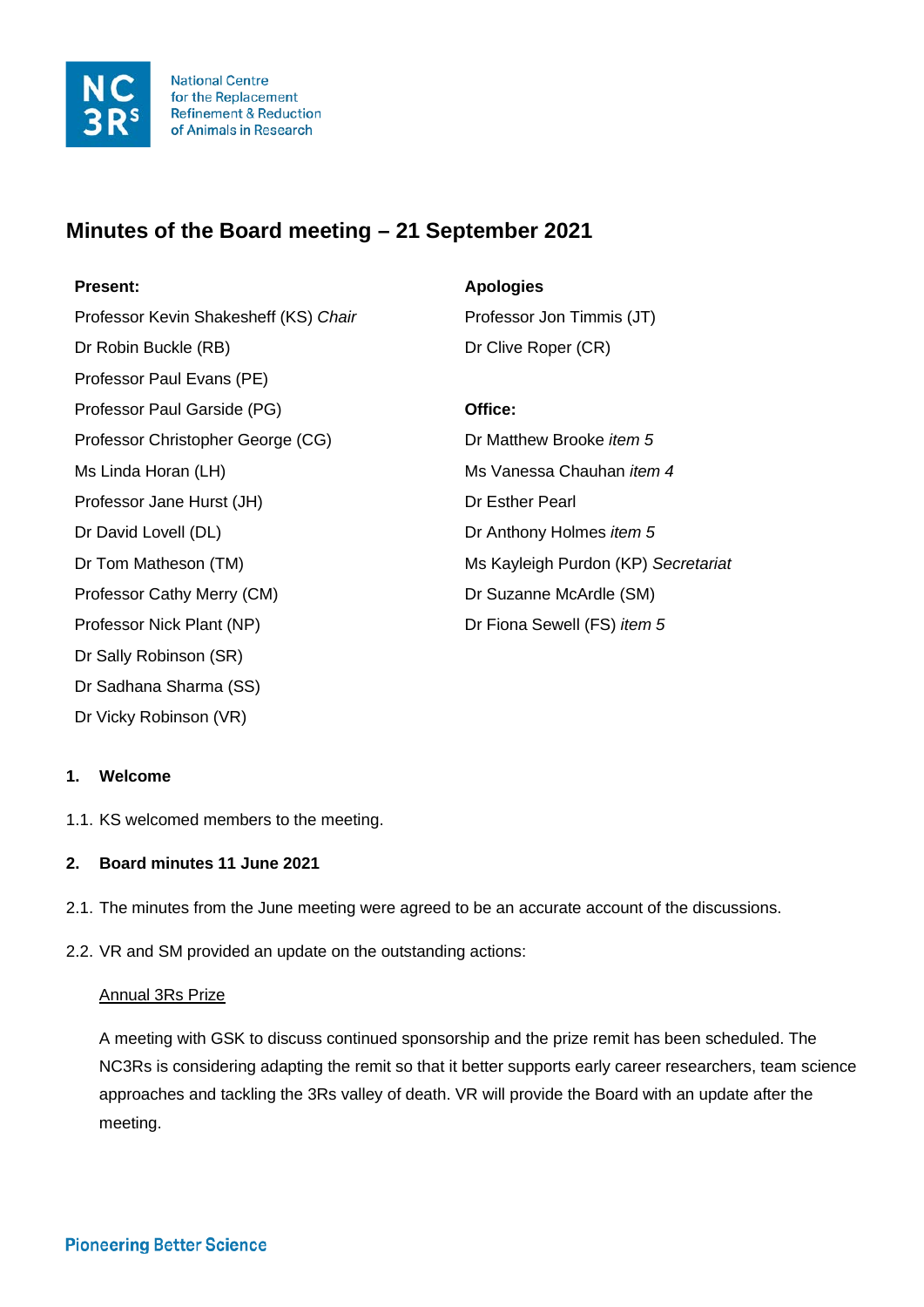#### NC3Rs risk register

The Board's comments and feedback from the last meeting have been raised with the UKRI Risk and Assurance Business Partner for clarification. Due to busy schedules, discussions are still ongoing but SM will provide an update to the Board Chair in October.

## **3. Chief Executive update on activities**

3.1. VR updated the Board on a number of core business activities and highlighted that workloads across the team remain high. The update included:

#### Research funding and early career awards

- A total of seven awards were made under the 2020 call for Project grants. The outline application for the 2021 call will open in November.
- SR has been appointed as the new Studentship Assessment Panel Chair and will take over from PG in 2022. The Panel will meet in October to triage the 90 full applications received for the 2021 call.
- 19 applications have been received for the 2021 Training Fellowship call. The Training Fellowship Panel will meet in November.
- Grant holder visits have continued to take place virtually. Positive feedback from grant holders has been received, on the participation of Board members at progress meetings. There are a total of 24 visits left for this year.
- Analysis of the 2021 researchfish® data has been completed. Part of the analysis will be presented to the Board at the November meeting for a wider discussion as part of the review of the Early Career's Funding programme.
- The Research Funding team have continued to work closely with F1000 to publish papers on to the Gateway. There has been an increase in the number of manuscripts being drafted. Over the last four months, one new paper has been published with another two at the approval stage here are 25 articles in the pipeline in total.

#### CRACK IT

 A Two-Phase Challenge and a Mega-Challenge have been launched for the 2021 competition with co-funding secured from new sponsors, Gilead and Genetech. Both Challenges will look to address issues surrounding the use of animals in toxicology and environmental risk assessment.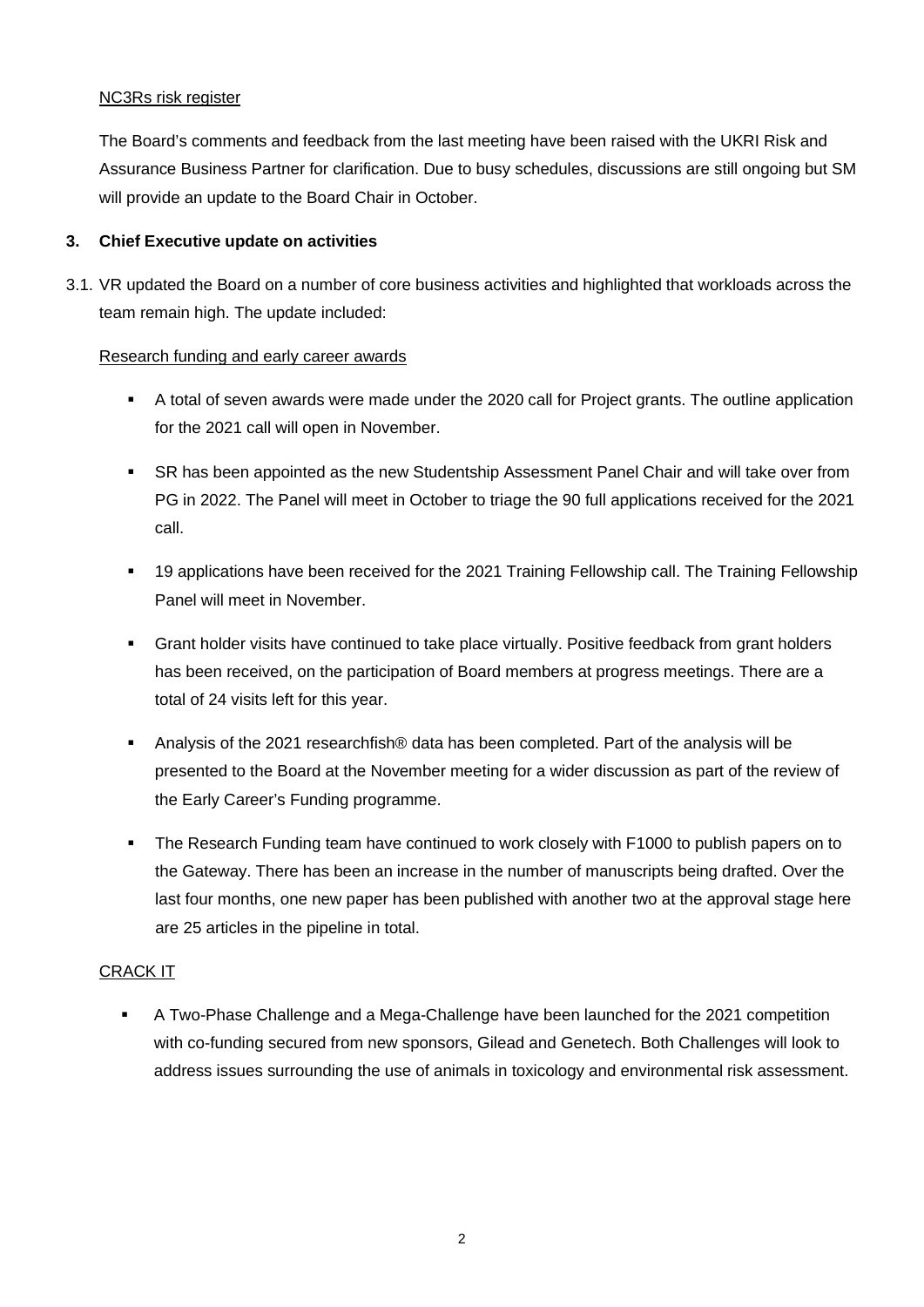## Staff-led programmes

- A new resource to help to technicians to evaluate the suitability of environmental enrichment for animals within their facility has been launched in collaboration with the RSCPA and the Institute of Animal Technology.
- New rules are being added to the Experimental Design Assistant (EDA) to encourage including both sexes to improve experimental designs. This aligns with a project being undertaken by the MRC.
- A total of 23 applications have been reviewed through the Peer Review service in the last three months and renewed funding has been secured from Wellcome to support the service. In addition to this, Wellcome are also providing funding for a new project to establish international standards to improve the welfare of non-human primates used in research.
- Two new Regional Programme Managers have been appointed to support the university consortia in the Midlands and the Crick Institute and King's College London.
- The Communications team are continuing to migrate the NC3Rs website to its new content management system, Drupal X. Once fully migrated, the new site will meet the Government guidelines on accessibility.

# **4. Update on financial accounts for 2021/22**

4.1. VC gave an update on the NC3Rs mid-year financial accounts for 2021/22 which now reflects the Quinquennial Review (QQR) allocation. The accounts are in a good position and VC has been meeting regularly with budget holders to review predicted spend. However, the Board noted that future planning continues to be challenging due to the sustained impact of COVID-19 and that there is a need to be flexible and agile.

#### **5. NC3Rs workplan 2022/23**

5.1. The programme leads for Safety Assessment including the WHO project, Experimental Design and Reporting and Animal Welfare, provided the Board with a high levelhigh-level update of each programme and their planned activities for 2022/23.

#### Safety Assessment including the WHO project

- FS and AH presented the planned activities for Safety Assessment and the World Health Organisation (WHO) project which includes promoting the uptake of new approach methodologies and completing the recommendations for 3Rs integration within the WHO guidelines for quality control in biological testing.
- **The Board noted the risks around resource and changes in the external landscape and their** potential to influence the output of in-house projects. However, the Board were supportive of the